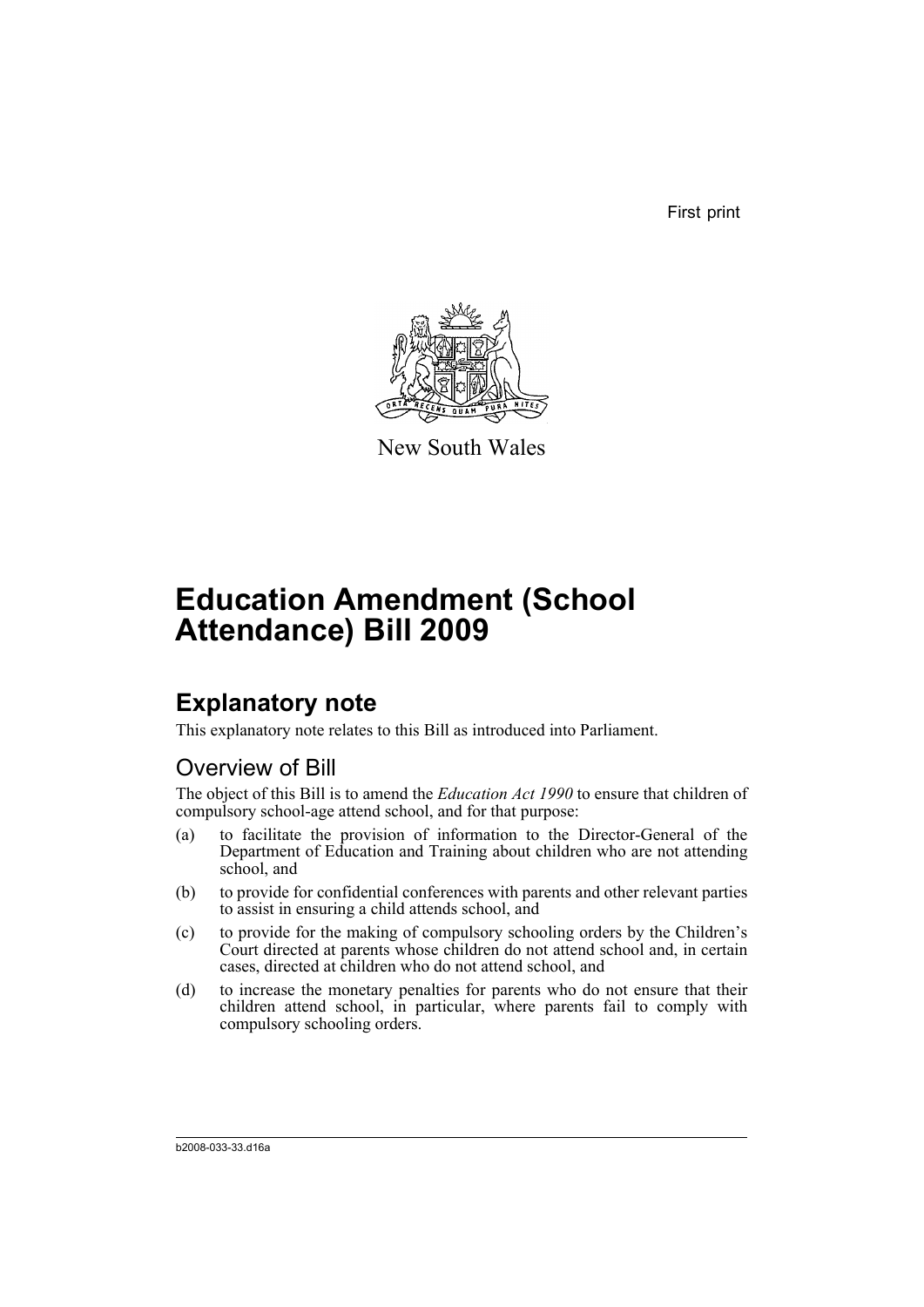Explanatory note

The Bill also makes other amendments to the *Education Act 1990*, including:

- (a) to require opportunities to be provided for Aboriginal families and communities to participate in decision-making about the education of Aboriginal children, and
- (b) to confer specific power on the Director-General to determine the eligibility criteria for different kinds of government schools.

## Outline of provisions

**Clause 1** sets out the name (also called the short title) of the proposed Act.

**Clause 2** provides for the commencement of the proposed Act on a day or days to be proclaimed (on or after 1 January 2010, the date on which recent changes to the compulsory school-age for children commence).

## **Schedule 1 Amendment of Education Act 1990 No 8**

**Schedule 1 [1]** defines relevant terms for the purposes of the amended provisions of the *Education Act 1990* (*the principal Act*).

Section 6 of the principal Act requires every person involved in the administration of the principal Act or in the education of school-age children to have regard to certain objects. **Schedule 1 [2]** inserts a new object that provides for Aboriginal families, kinship groups, representative organisations and communities to be given opportunities to participate in significant decisions made under the principal Act relating to the education of their children.

**Schedule 1 [3]** replaces the term "correspondence schools" with the term "distance" education" to reflect changes in schooling methods, such as the use of the internet.

**Schedule 1 [4]** restates, without significant change, the duty of parents of children of compulsory school-age to cause their children to receive compulsory schooling.

**Schedule 1 [5]** (proposed section 22A) authorises relevant institutions and other people to provide information to the Director-General about a child who is not attending school as required by the principal Act. The proposed section also imposes a duty on relevant institutions to provide such information if requested by the Director-General. A *relevant institution* means a government department or other public authority and also includes a government school, a registered non-government school, a registered vocational training organisation and a non-government organisation that receives government funding.

The provision of information under the proposed section does not give rise to any liability to civil, criminal or disciplinary action and is not a breach of professional ethics or standards. The identity of a person who provides information under the proposed section is not to be disclosed.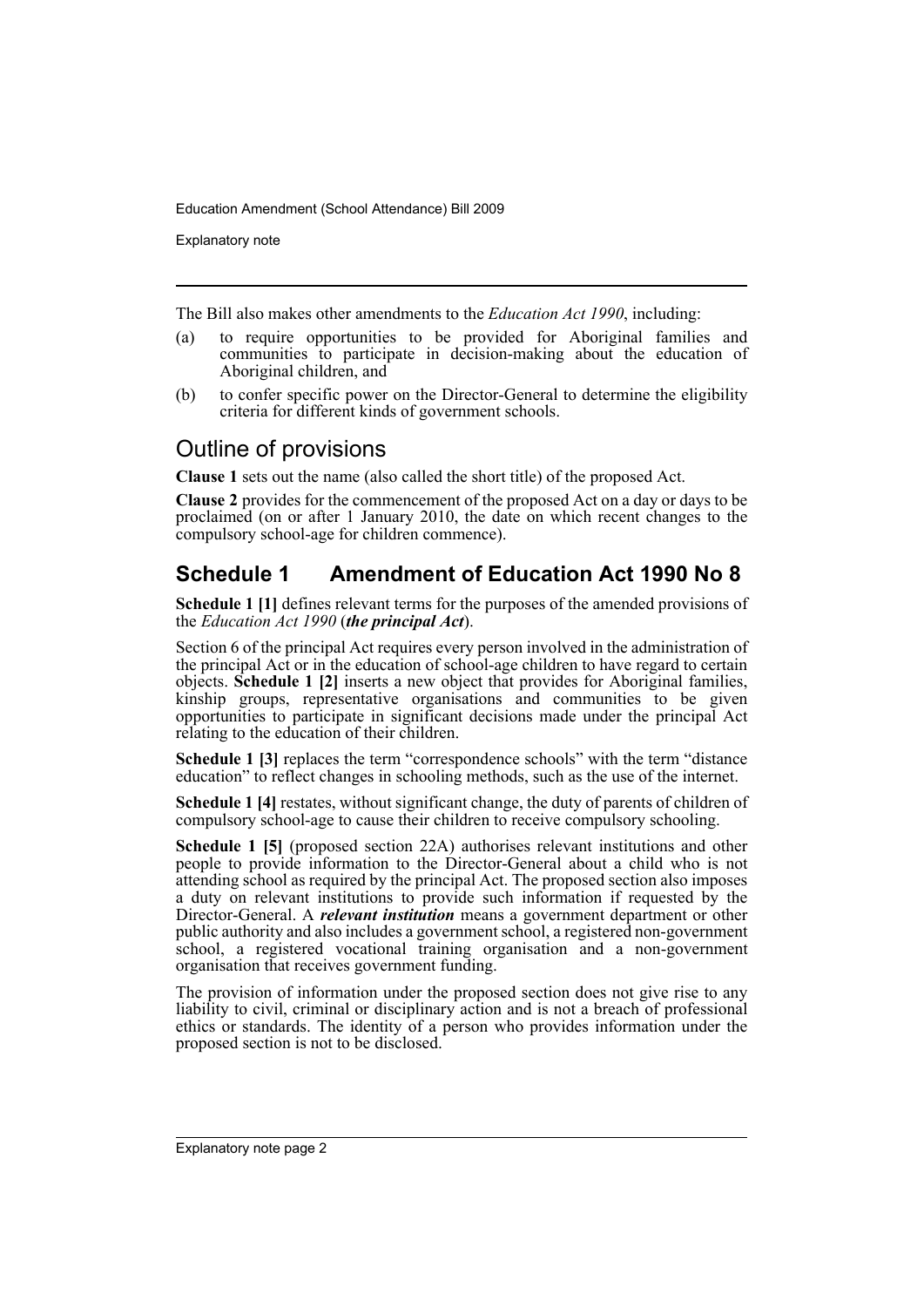Explanatory note

**Schedule 1 [5]** (proposed section 22B) enables the Director-General to make schooling arrangements with the parents of a child, including written undertakings by the parents with respect to compulsory schooling for the child. These undertakings may be used in evidence in proceedings under Part 5 of the principal Act (such as proceedings against parents for compulsory schooling orders or for an offence).

**Schedule 1 [5]** (proposed section 22C) deals with conferences of relevant parties to deal with unsatisfactory school attendance. If a child is not receiving compulsory schooling, the Children's Court or the Director-General may direct the relevant parties to participate in a conference that is conducted by an authorised person appointed by the Children's Court or the Director-General. During a conference, parties may seek to identify and resolve issues in dispute, to identify services that would assist a child to attend school and to formulate undertakings and orders for consideration by the Children's Court to ensure the child is provided with compulsory schooling. Participants in a conference may disclose information about a child to assist in achieving the purposes of the conference, despite anything in the *Privacy and Personal Information Protection Act 1998* or the *Health Records and Information Privacy Act 2002*. A conference is confidential and evidence of anything said during a conference cannot be used in court proceedings.

**Schedule 1 [5]** (proposed section 22D) enables the Children's Court, on the application of the Director-General, to make a *compulsory schooling order* in relation to a child who is not receiving compulsory schooling. An order may require a parent to cause the child to receive compulsory schooling in accordance with the order. An order may also be directed at a child, but only if the child is 12 years of age or older and lives independently of his or her parents or will not obey his or her parents. The Children's Court may also determine the participation requirements under section 21B (inserted by the *Education Amendment Act 2009*) for education or training or paid work if the child has completed Year 10. When making an order, the Children's Court may recommend that a relevant institution provide services to the child and his or her family to assist the child in receiving schooling. If a parent fails to comply with a compulsory schooling order, the maximum penalty for the offence under section 23 is increased to 100 penalty units (currently, \$11,000). If a child who is 15 years of age or older fails to comply with an order, the child is guilty of an offence and liable to a maximum penalty of 1 penalty unit (currently, \$110). If the order is not complied with, the Director-General may enrol the child in a government school if authorised to do so by the order. A decision by the Children's Court to impose an order may be appealed to the District Court.

**Schedule 1 [6]** substitutes section 23 to update (and increase the maximum penalty for) the offence of failing to send a child to school. A parent of a child of compulsory school-age is guilty of the offence if the parent fails to cause the child to be enrolled at school or registered for home schooling. The maximum penalty is 25 penalty units for a first offence, 50 penalty units for a second offence or 100 penalty units for a parent subject to a compulsory schooling order (currently the maximum penalty for the offence is 10 penalty units). There are various defences to the offence, including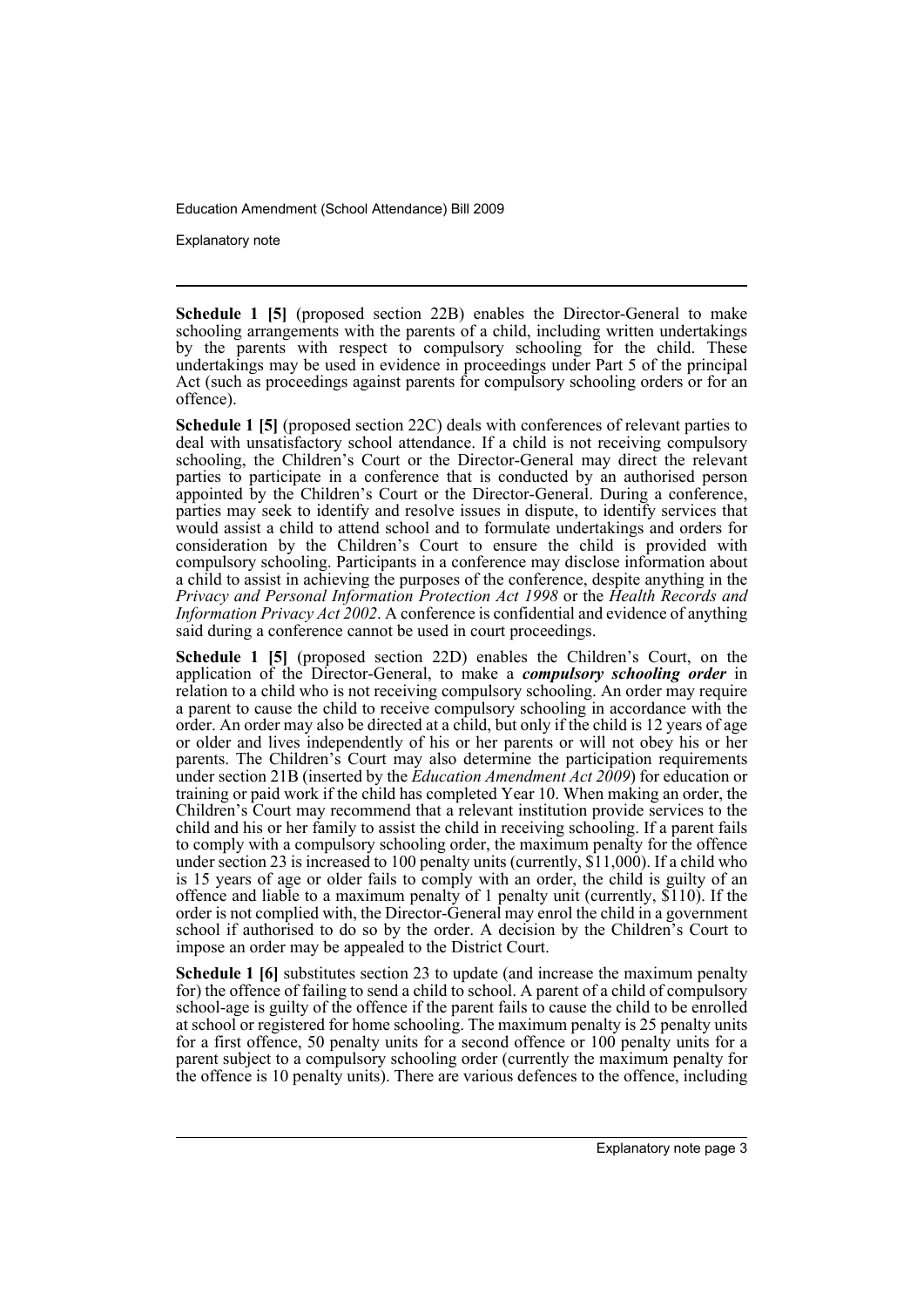Explanatory note

if a child is participating in distance education or approved alternative education, if the child is subject to a certificate of exemption under section 25 of the principal Act, or if the child cannot attend school because of a medical condition or because the child has been suspended or expelled from school. In proceedings for the offence, the court may make a community service order instead of imposing a fine. The revised section also makes provision for the medical examination of children whose non-attendance at school is alleged to have been caused by a medical condition (including provision under which a school principal may require a parent to provide medical certificates for non-attendance by the child because of the past record of absences due to medical conditions). **Schedule 1 [14]** makes a consequential amendment.

**Schedule 1 [7] and [9]** require school principals to keep in the register of enrolments and attendances particulars about absences of children from school for medical or other reasons, and particulars about any unsatisfactory school attendance by children of compulsory school-age.

**Schedule 1 [11]** amends the definition of *authorised person*.

**Schedule 1 [8], [12] and [13]** make consequential amendments.

**Schedule 1 [10]** enables the Director-General to determine eligibility criteria for different kinds of government schools.

**Schedule 1 [15]** requires the provisions inserted by the proposed Act to be reviewed after 2 years.

Schedule 1 [16] enables savings and transitional regulations to be made as a consequence of the enactment of the proposed Act.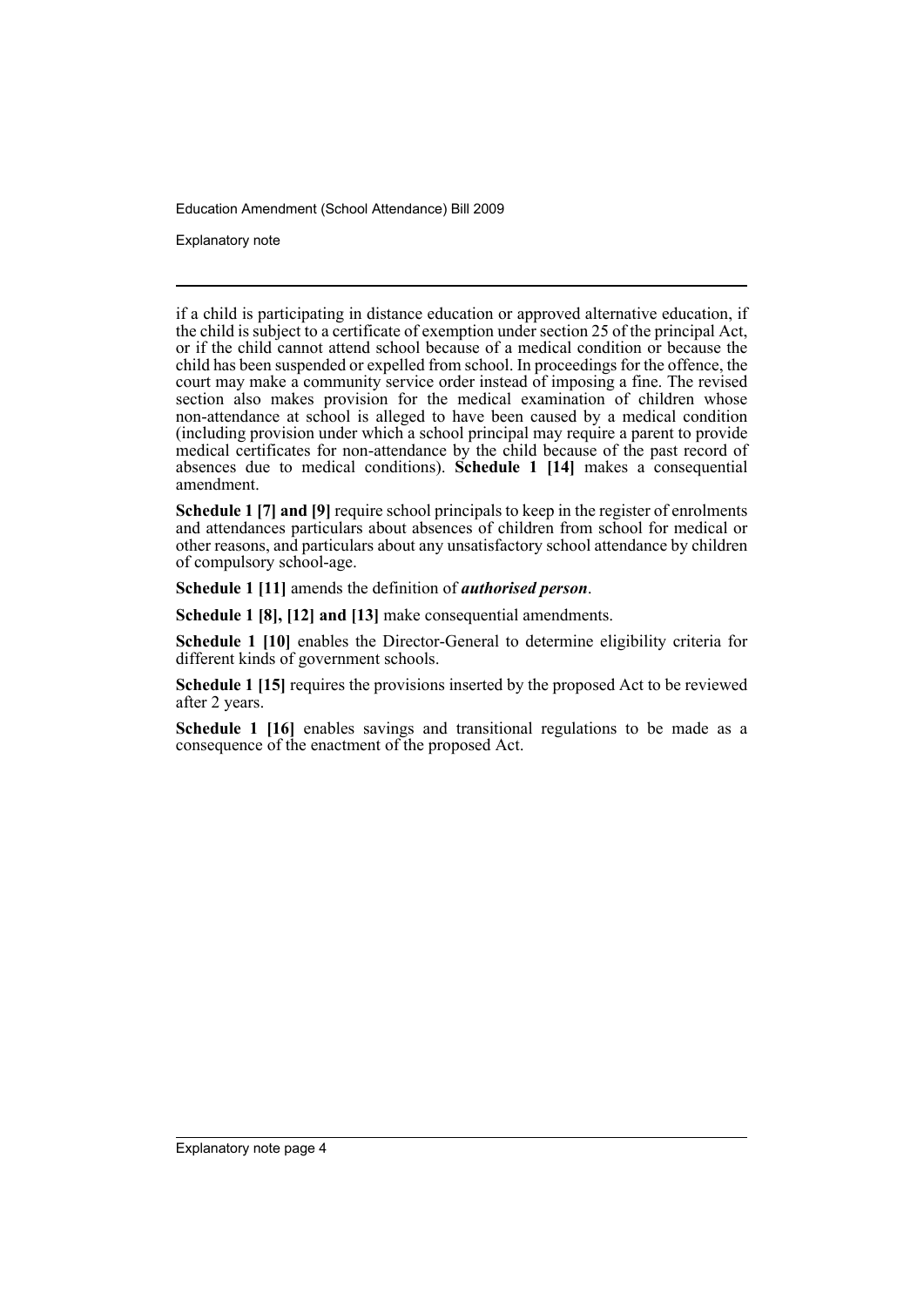First print



New South Wales

# **Education Amendment (School Attendance) Bill 2009**

## **Contents**

|                                                 | Page |
|-------------------------------------------------|------|
| Name of Act                                     |      |
| 2 Commencement                                  |      |
| Schedule 1 Amendment of Education Act 1990 No 8 |      |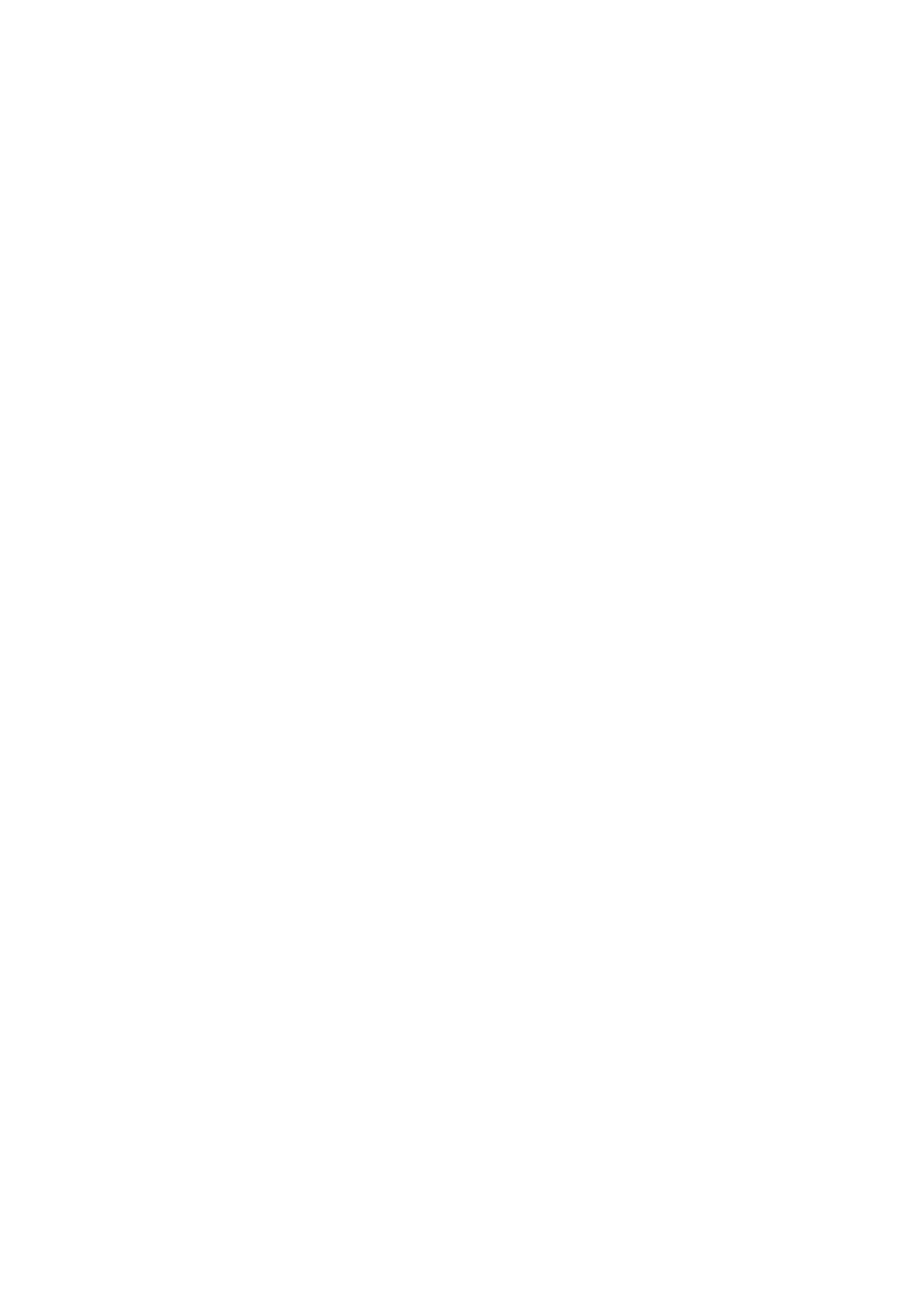

New South Wales

# **Education Amendment (School Attendance) Bill 2009**

No , 2009

## **A Bill for**

An Act to amend the *Education Act 1990* with respect to the enrolment and attendance at school of children who are of compulsory school-age; and for other purposes.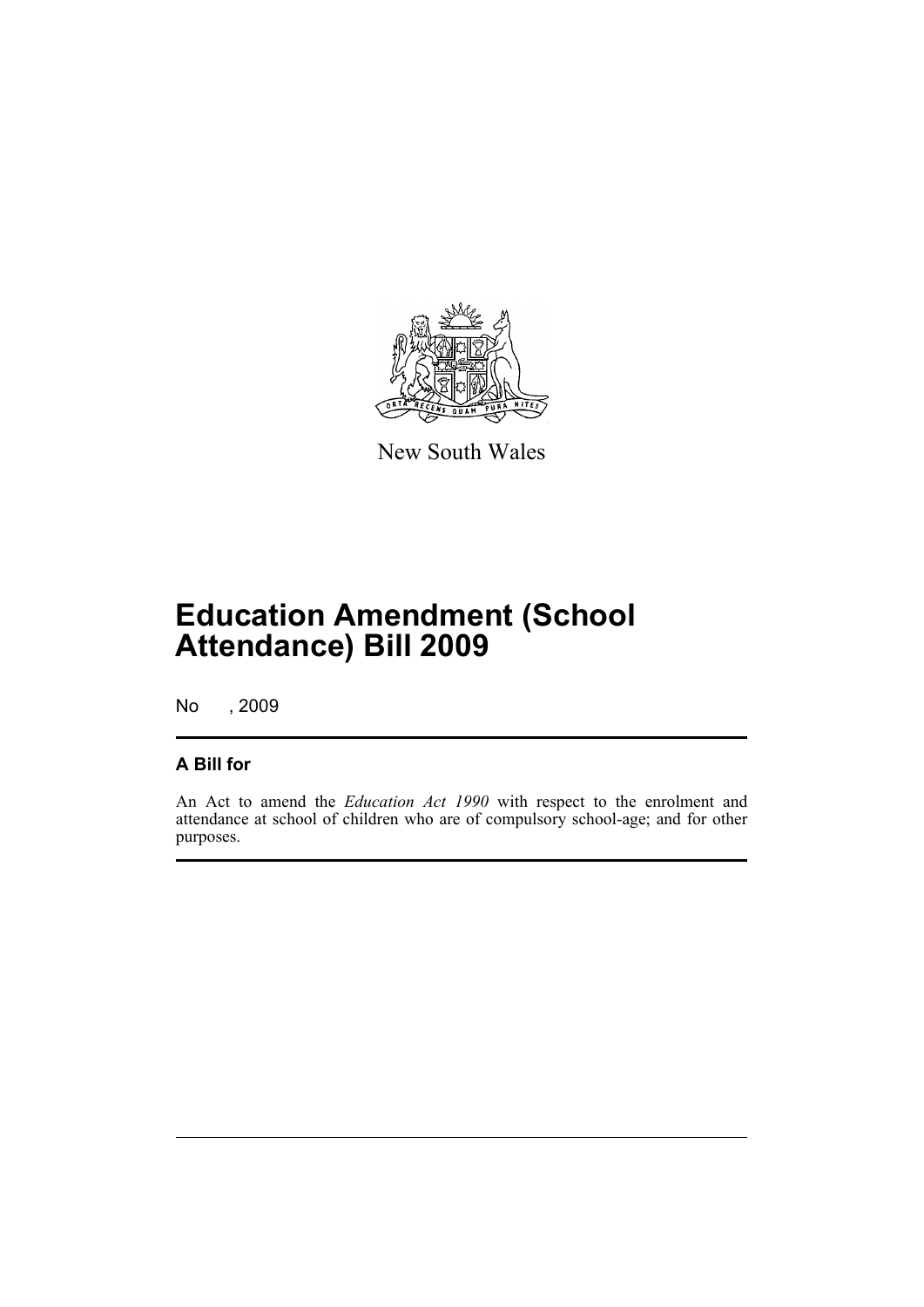<span id="page-7-1"></span><span id="page-7-0"></span>

| The Legislature of New South Wales enacts: |                                                                                                                 |               |
|--------------------------------------------|-----------------------------------------------------------------------------------------------------------------|---------------|
| 1                                          | Name of Act                                                                                                     | $\mathcal{P}$ |
|                                            | This Act is the <i>Education Amendment (School Attendance) Act 2009</i> .                                       | 3             |
|                                            | <b>Commencement</b>                                                                                             | 4             |
|                                            | This Act commences on a day or days to be appointed by proclamation<br>(being not earlier than 1 January 2010). | 5<br>6        |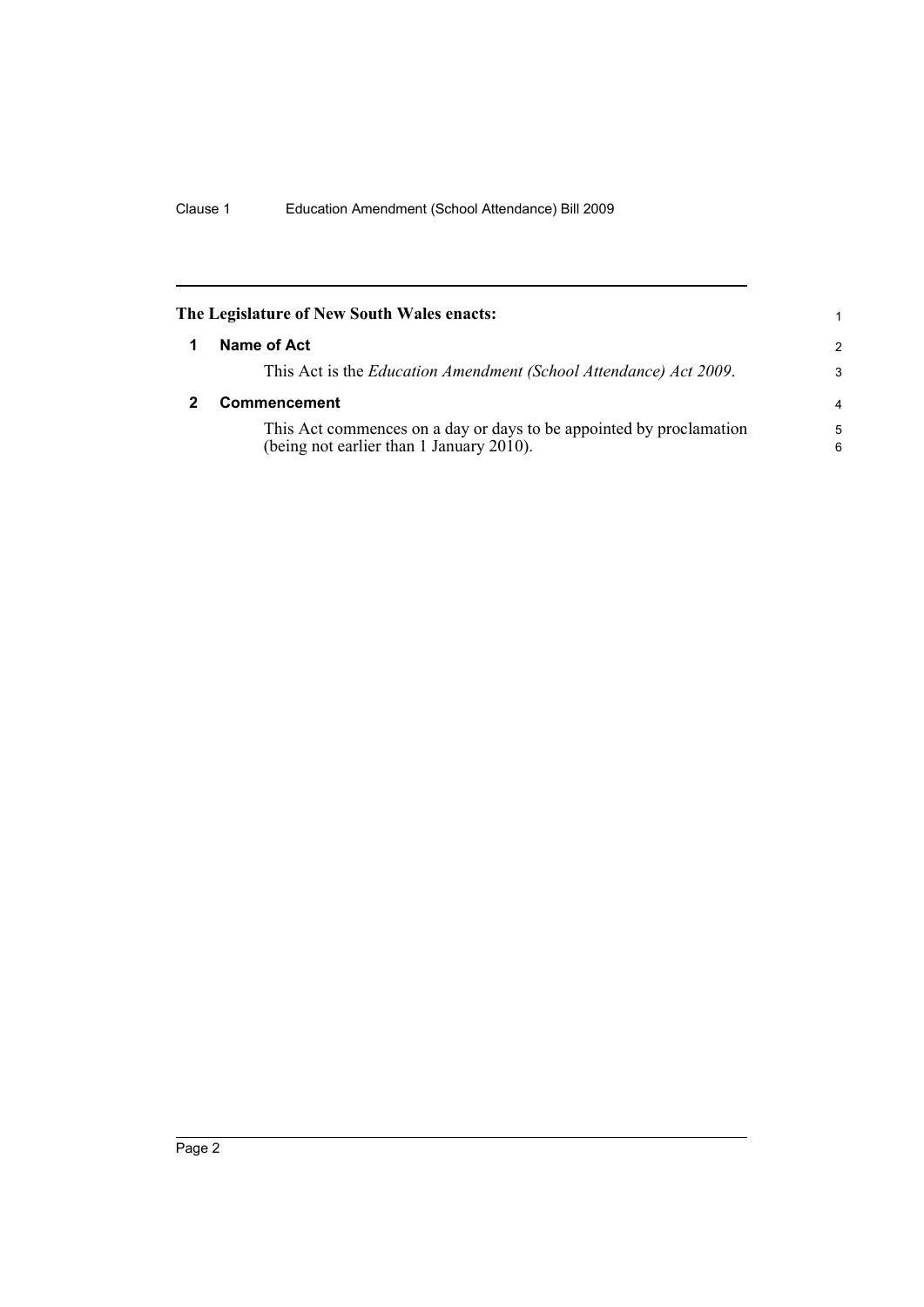Amendment of Education Act 1990 No 8 Schedule 1

<span id="page-8-0"></span>

|       | <b>Schedule 1</b>                                | <b>Amendment of Education Act 1990 No 8</b>                                                                                                                                                                                                                                                                                                                | 1                                             |
|-------|--------------------------------------------------|------------------------------------------------------------------------------------------------------------------------------------------------------------------------------------------------------------------------------------------------------------------------------------------------------------------------------------------------------------|-----------------------------------------------|
| [1]   | <b>Section 3 Definitions</b>                     |                                                                                                                                                                                                                                                                                                                                                            | $\overline{2}$                                |
|       | Insert in alphabetical order in section $3(1)$ : |                                                                                                                                                                                                                                                                                                                                                            |                                               |
|       |                                                  | attend a school—a child attends a school if, and only if, the child                                                                                                                                                                                                                                                                                        | $\overline{4}$                                |
|       |                                                  | attends the school at all times while the school is open for the<br>child's instruction or participation in school activities.                                                                                                                                                                                                                             | 5<br>$\,6\,$                                  |
|       |                                                  | <b><i>authorised person</i></b> , in relation to a provision of this Act, means a<br>person who is authorised in writing by the Minister (or the<br>Minister's delegate under section 119) for the purposes of that<br>provision.                                                                                                                          | $\overline{7}$<br>8<br>$\boldsymbol{9}$<br>10 |
|       |                                                  | <b>Board inspector—see section 104 and Schedule 1A.</b>                                                                                                                                                                                                                                                                                                    | 11                                            |
|       |                                                  | <i>compulsory schooling—see section 22 (3).</i>                                                                                                                                                                                                                                                                                                            | 12                                            |
|       |                                                  | <i>compulsory schooling order—see section 22D.</i>                                                                                                                                                                                                                                                                                                         | 13                                            |
|       |                                                  | <b>home schooling</b> means schooling in the child's home, other than<br>distance education provided by a government or registered<br>non-government school in which the child is enrolled.                                                                                                                                                                | 14<br>15<br>16                                |
|       |                                                  | <i>relevant institution</i> means a government department or other<br>public authority (whether Commonwealth, State or Territory),<br>also includes a government school or registered<br>and<br>non-government school, any registered vocational training<br>organisation and any non-government organisation that is in<br>receipt of government funding. | 17<br>18<br>19<br>20<br>21<br>22              |
| $[2]$ |                                                  | Section 6 Objects for administration of this Act or of education                                                                                                                                                                                                                                                                                           | 23                                            |
|       |                                                  | Insert after section $6(1)(m)$ :                                                                                                                                                                                                                                                                                                                           | 24                                            |
|       | (m1)                                             | provision of opportunities for Aboriginal families, kinship<br>groups, representative organisations and communities to<br>participate in significant decisions under this Act relating<br>to the education of their children,                                                                                                                              | 25<br>26<br>27<br>28                          |
| [3]   |                                                  | Section 20 Assistance to government school children with special needs                                                                                                                                                                                                                                                                                     | 29                                            |
|       |                                                  | Omit "correspondence schools" from section 20 (2).                                                                                                                                                                                                                                                                                                         | 30                                            |
|       |                                                  | Insert instead "distance education".                                                                                                                                                                                                                                                                                                                       | 31                                            |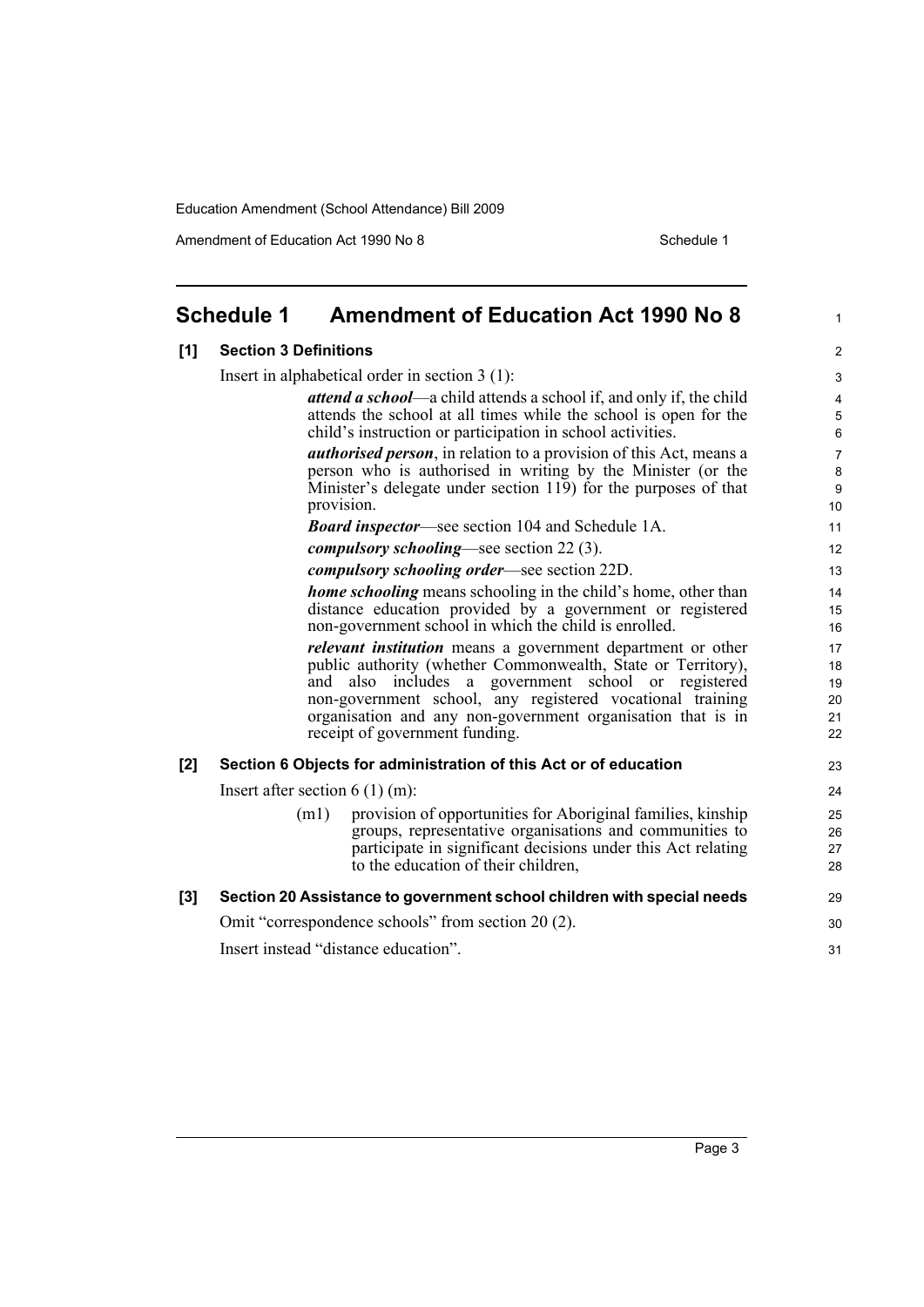Schedule 1 Amendment of Education Act 1990 No 8

| [4] |                                            | <b>Section 22</b> |                                                                                                                                                                                                                                | 1                    |
|-----|--------------------------------------------|-------------------|--------------------------------------------------------------------------------------------------------------------------------------------------------------------------------------------------------------------------------|----------------------|
|     |                                            |                   | Omit the section. Insert instead:                                                                                                                                                                                              | 2                    |
|     | 22<br>Compulsory schooling-duty of parents |                   |                                                                                                                                                                                                                                | 3                    |
|     |                                            | (1)               | It is the duty of the parent of a child of compulsory school-age to<br>cause the child:                                                                                                                                        | 4<br>5               |
|     |                                            |                   | (a)<br>to be enrolled at, and to attend, a government school or a<br>registered non-government school, or                                                                                                                      | 6<br>$\overline{7}$  |
|     |                                            |                   | to be registered for home schooling under Part 7 and to<br>(b)<br>receive instruction in accordance with the conditions to<br>which the registration is subject.                                                               | $\bf 8$<br>9<br>10   |
|     |                                            | (2)               | That duty is satisfied if the child receives instruction of a kind<br>referred to in section 23 $(2)$ .                                                                                                                        | 11<br>12             |
|     |                                            | (3)               | Schooling required by this section is referred to in this Act as<br>compulsory schooling.                                                                                                                                      | 13<br>14             |
| [5] |                                            |                   | Sections 22A-22D                                                                                                                                                                                                               | 15                   |
|     |                                            |                   | Insert after section 22:                                                                                                                                                                                                       | 16                   |
|     |                                            |                   |                                                                                                                                                                                                                                |                      |
|     | <b>22A</b>                                 |                   | Obtaining information about children of compulsory school-age                                                                                                                                                                  | 17                   |
|     |                                            | (1)               | Any relevant institution or other person may provide information<br>to the Department of Education and Training solely for the<br>purpose of assisting the Director-General to ascertain:                                      | 18<br>19<br>20       |
|     |                                            |                   | the age, identity or whereabouts of a child who is not<br>(a)<br>receiving compulsory schooling or who is not participating<br>in education, training or paid work as an alternative to<br>receiving compulsory schooling, and | 21<br>22<br>23<br>24 |
|     |                                            |                   | the reasons why the child is not receiving that schooling or<br>(b)<br>not so participating.                                                                                                                                   | 25<br>26             |
|     |                                            | (2)               | Information may be provided under this section:                                                                                                                                                                                | 27                   |
|     |                                            |                   | at the request of the Director-General or without any such<br>(a)<br>request, and                                                                                                                                              | 28<br>29             |
|     |                                            |                   | (b)<br>anonymously.                                                                                                                                                                                                            | 30                   |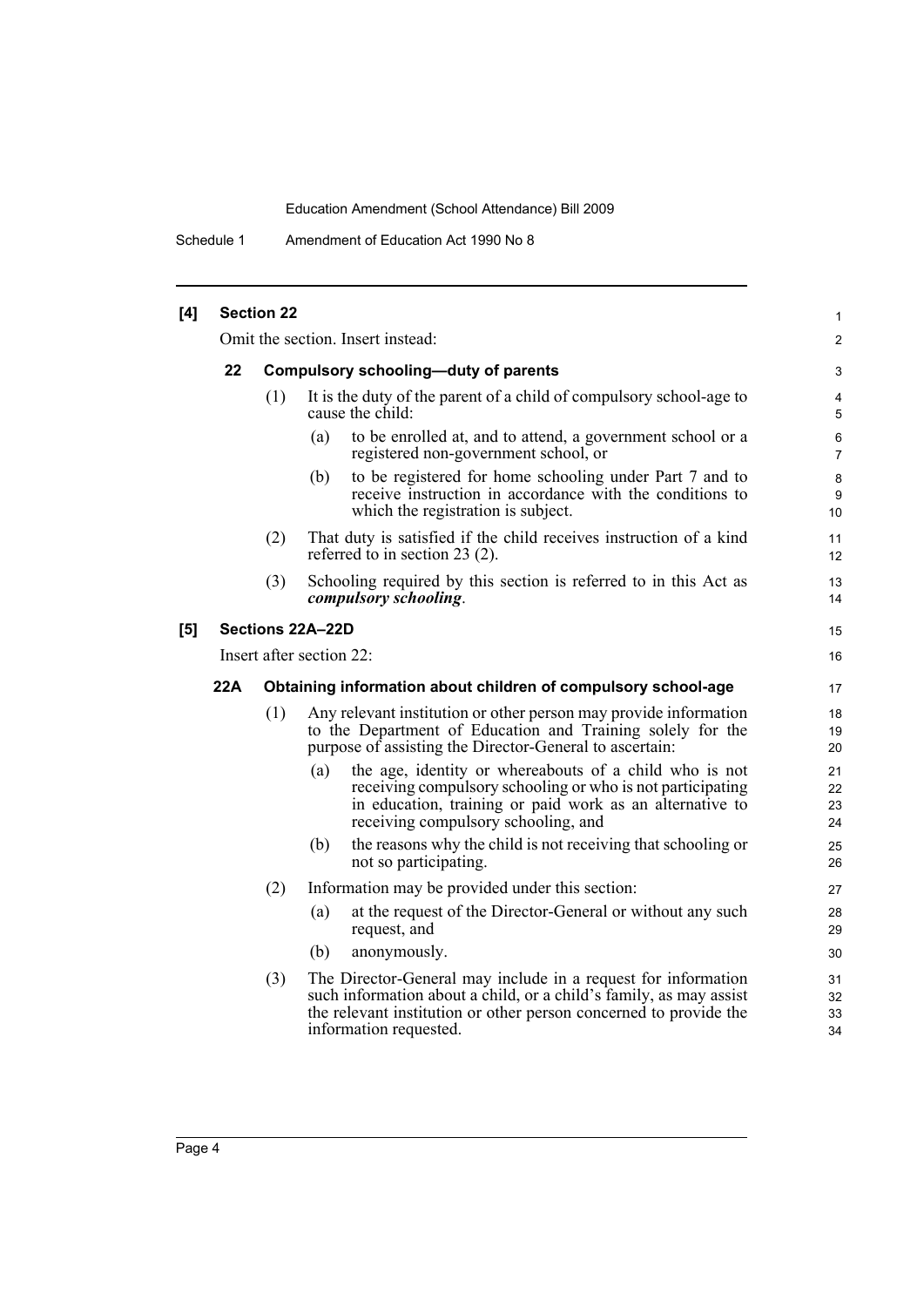Amendment of Education Act 1990 No 8 Schedule 1

|     | (4)                                                                             | A relevant institution has a duty to provide information in its<br>possession or control that the Director-General requests under<br>this section.                                                                                                              |                                    |
|-----|---------------------------------------------------------------------------------|-----------------------------------------------------------------------------------------------------------------------------------------------------------------------------------------------------------------------------------------------------------------|------------------------------------|
|     | (5)                                                                             | The authority or duty to provide information under this section:                                                                                                                                                                                                | 4                                  |
|     |                                                                                 | applies despite the Privacy and Personal Information<br>(a)<br>Protection Act 1998 or the Health Records and<br>Information Privacy Act 2002, but                                                                                                               | $\mathbf 5$<br>6<br>$\overline{7}$ |
|     |                                                                                 | is subject to any other Act or law and to client legal<br>(b)<br>privilege.                                                                                                                                                                                     | 8<br>9                             |
|     | (6)                                                                             | The provision of information under this section in good faith:                                                                                                                                                                                                  | 10                                 |
|     |                                                                                 | does not give rise to any liability to civil, criminal or<br>(a)<br>disciplinary action, and                                                                                                                                                                    | 11<br>12                           |
|     |                                                                                 | is not a breach of professional etiquette or ethics or a<br>(b)<br>departure from accepted standards of professional<br>conduct.                                                                                                                                | 13<br>14<br>15                     |
|     | (7)                                                                             | The identity of any person who has provided information under<br>this section is not to be disclosed.                                                                                                                                                           | 16<br>17                           |
| 22B |                                                                                 | Compulsory schooling undertakings by parents                                                                                                                                                                                                                    | 18                                 |
|     | (1)                                                                             | The Director-General may make schooling arrangements with<br>one or more parents of a child that includes a written undertaking<br>by the parent or parents with respect to compulsory schooling for<br>the child (a <i>compulsory schooling undertaking</i> ). | 19<br>20<br>21<br>22               |
|     | (2)                                                                             | The arrangements may be made before, during or after a<br>conference under section 22C concerning the child.                                                                                                                                                    | 23<br>24                           |
|     | (3)                                                                             | A compulsory schooling undertaking may, with the agreement of<br>the Director-General, be varied or revoked at any time.                                                                                                                                        | 25<br>26                           |
|     | (4)                                                                             | A compulsory schooling undertaking is admissible in evidence in<br>any proceedings under this Part.                                                                                                                                                             | 27<br>28                           |
| 22C | Conference of relevant parties to deal with unsatisfactory school<br>attendance |                                                                                                                                                                                                                                                                 |                                    |
|     | (1)                                                                             | If a child is not receiving compulsory schooling, a conference of<br>the relevant parties may be directed:                                                                                                                                                      | 31<br>32                           |
|     |                                                                                 | by the Children's Court during proceedings for a<br>(a)<br>compulsory schooling order, or                                                                                                                                                                       | 33<br>34                           |
|     |                                                                                 | by the Director-General at any time before or after any<br>(b)<br>such proceedings.                                                                                                                                                                             | 35<br>36                           |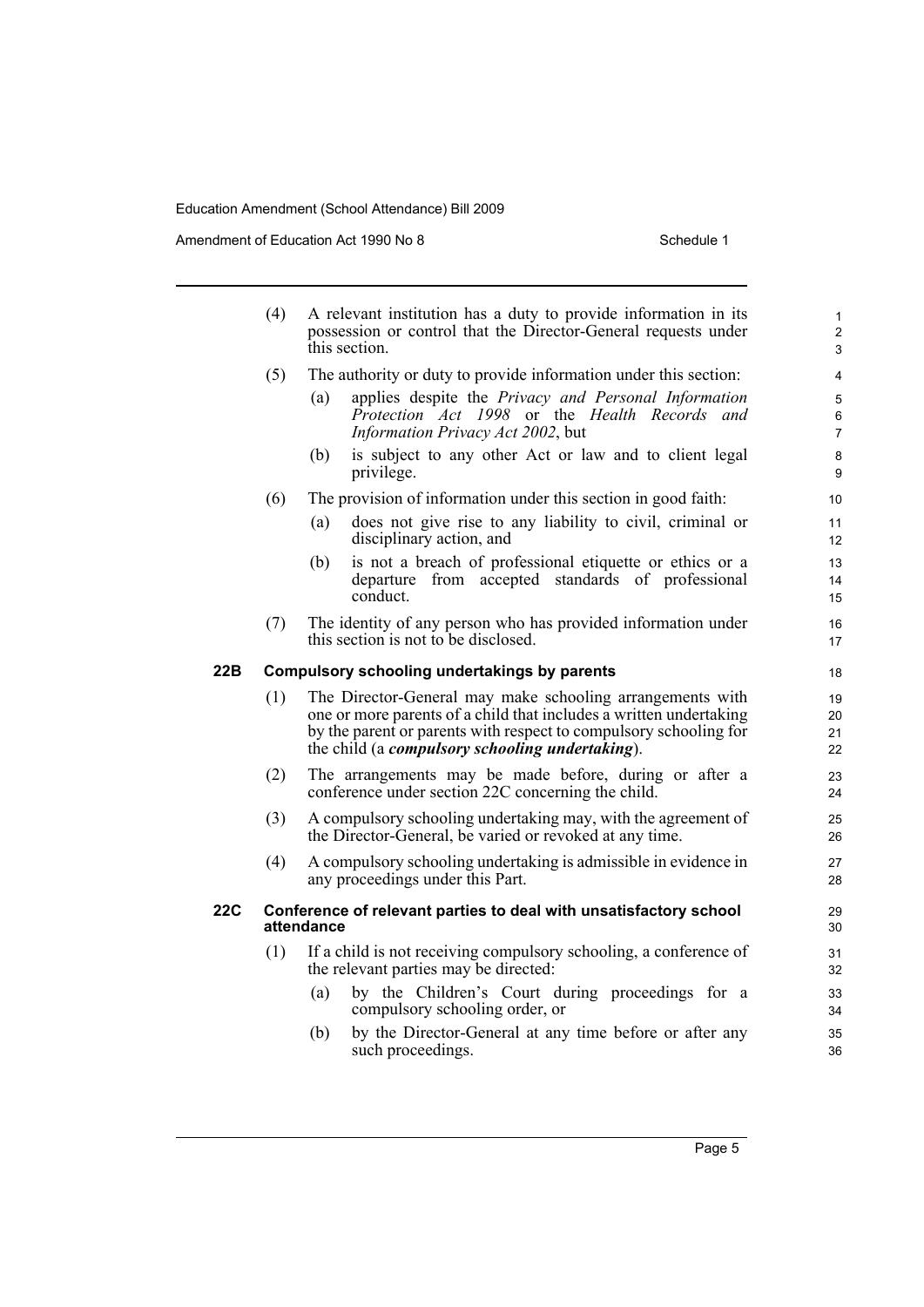Schedule 1 Amendment of Education Act 1990 No 8

(2) The principal purpose of a conference is to ensure that the child is provided with compulsory schooling.

- (3) A conference is to be conducted by an authorised person appointed by the Children's Court or the Director-General (as the case requires).
- (4) The following persons are entitled to participate in a conference:
	- (a) in the case of a conference directed by the Children's Court—the parties to the proceedings and any legal practitioner representing them,
	- (b) such persons (including the parents of the child and representatives of relevant institutions wishing to participate) as the person conducting the conference considers appropriate,
	- (c) any other legal practitioner advising a participant in the conference (subject to such conditions or limitations as may be imposed by the person conducting the conference).
- (5) A conference may:
	- (a) seek to identify and resolve issues in dispute in relation to compulsory schooling for the child, and
	- (b) seek to identify any services whose provision to the child, or to his or her family, would facilitate compulsory schooling for the child, and
	- (c) formulate undertakings, and orders for consideration by the Children's Court, with respect to compulsory schooling for the child.

The Children's Court may include in a compulsory schooling order any undertaking or obligation formulated by a conference under paragraph (c).

- (6) Participants in a conference may disclose to each other such information concerning the child, and his or her family, as may reasonably assist in achieving the purpose of the conference.
- (7) The authority to disclose information under this section:
	- (a) applies despite the *Privacy and Personal Information Protection Act 1998* or the *Health Records and Information Privacy Act 2002*, but
	- (b) is subject to any other Act or law and to client legal privilege.
- (8) None of the following are admissible in evidence in any proceedings before any court or other body (other than care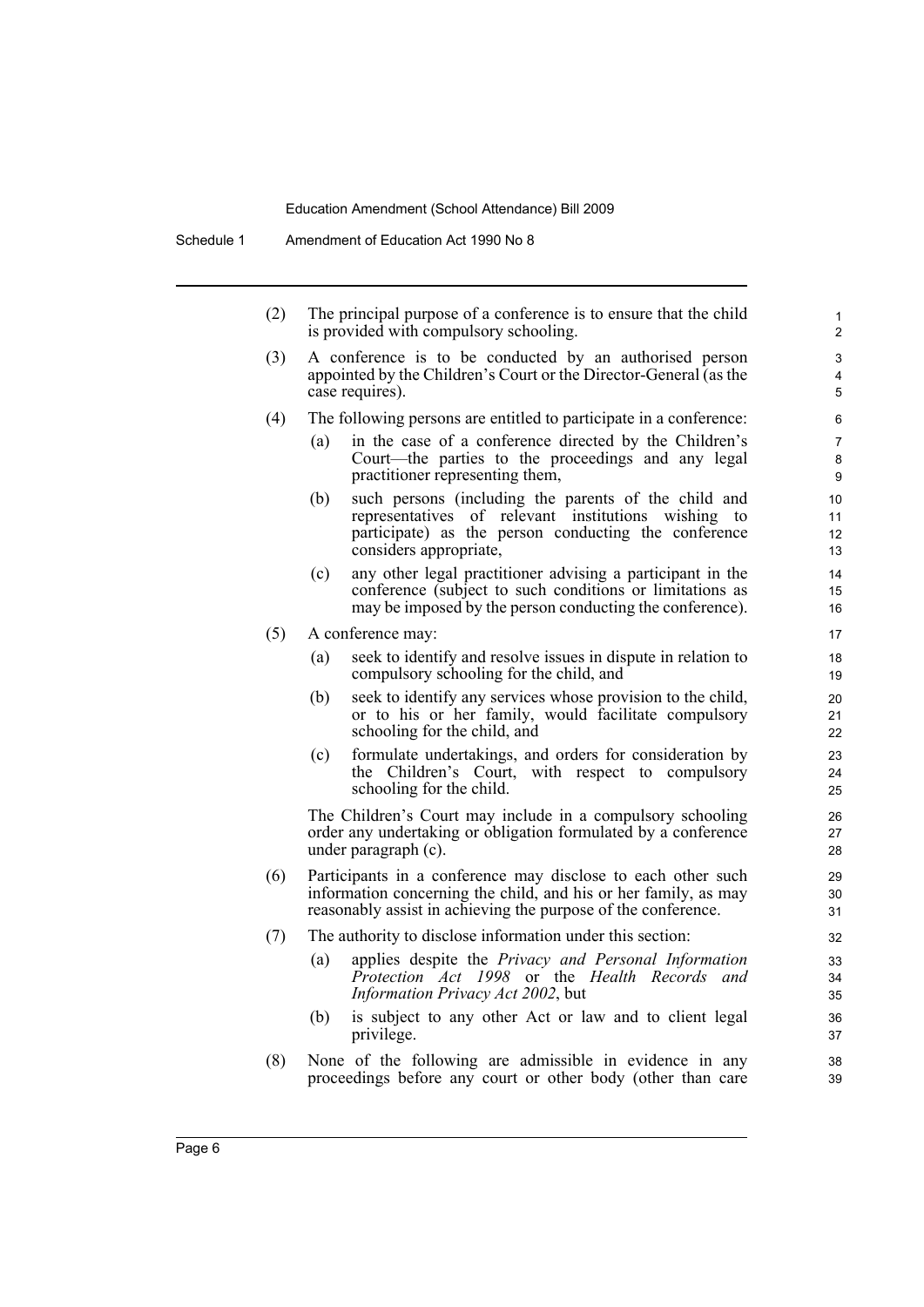Amendment of Education Act 1990 No 8 Schedule 1

proceedings under Chapter 5 of the *Children and Young Persons (Care and Protection) Act 1998*):

- (a) any evidence of anything said or of any admission made in a conference,
- (b) any document (or copy of a document) prepared in relation to the proceedings of the conference, other than a document containing the terms of an undertaking arising out of the conference.

This subsection does not apply to any such evidence or document if the persons in attendance at, or identified during, the conference and, in the case of a document, all persons specified in the document, consent to its admission in evidence.

#### **22D Compulsory schooling orders**

- (1) The Children's Court may, on the application of the Director-General, make an order under this section in relation to a child of compulsory school-age who is not receiving compulsory schooling (a *compulsory schooling order*).
- (2) A compulsory schooling order may require a parent of the child to cause the child to receive compulsory schooling in accordance with the order.
- (3) A compulsory schooling order may require the child to engage in compulsory schooling in accordance with the order if:
	- (a) the child is of or above the age of 12 years, and
	- (b) the Children's Court is satisfied that the child is living independently of his or her parents or that (because of the child's disobedience) the parents are not able to cause the child to receive compulsory schooling.
- (4) If the child completes Year 10 of secondary education as referred to in section 21B, a compulsory schooling order may determine the participation of the child required by section 21B (3) in education or training or in paid work in order that the child may cease compulsory schooling. That determination does not limit other participation that satisfies the requirements of section  $\overline{2}$ 1B (3).
- (5) The following applies to proceedings of the Children's Court under this section:
	- (a) subject to this section and the regulations, Chapter 6 of the *Children and Young Persons (Care and Protection) Act 1998* applies to and in respect of proceedings relating to an application under this section,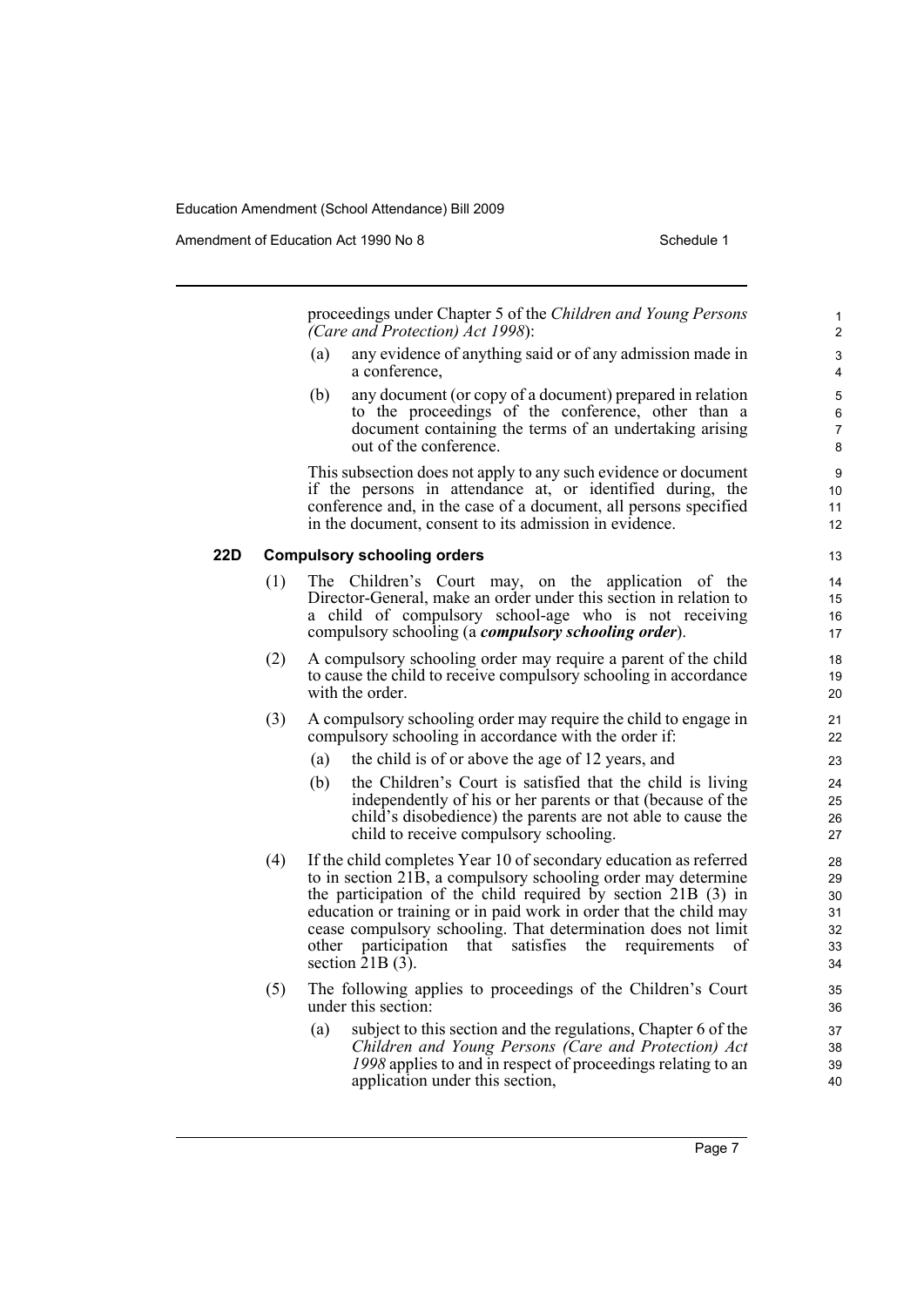(b) the proceedings may relate to any number of children of the same parent,

- (c) the Children's Court may make an interim compulsory schooling order pending the final determination of the proceedings.
- (6) The Children's Court may vary or revoke a compulsory schooling order on the application of the Director-General or of a person subject to the order.
- (7) The Children's Court, when making a compulsory schooling order or when dismissing an application for or revoking such an order:
	- (a) may accept written undertakings from a parent, and from any other participant in a conference under section 22C, with respect to compulsory schooling for the child, and
	- (b) may recommend that a relevant institution provide services to the child, or to the child's family, in order to assist the child to receive compulsory schooling.
- (8) A compulsory schooling order (unless sooner revoked by the Children's Court) ceases to have effect:
	- (a) at the end of the period specified in the order during which it is to have effect, or
	- (b) when the child ceases to be of compulsory school-age, whichever first occurs.
- (9) The following applies if a parent or child fails to comply with an obligation under a compulsory schooling order:
	- (a) in the case of a parent—the maximum penalty for a relevant offence under section 23 (Offence if parent fails to send child to school) is increased to 100 penalty units,
	- (b) in the case of a child of or above the age of 15 years—the child is guilty of an offence and liable to a penalty not exceeding 1 penalty unit (but without the court proceeding to a conviction), unless the child had a reasonable excuse for not complying with the order,
	- (c) the Director-General may enrol the child in a government school (in accordance with section 34) if the compulsory schooling order authorises the Director-General to do so.
- (10) The Director-General may cause copies of a compulsory schooling order, and any undertaking or recommendation referred to in subsection  $(7)$ , to be given to such persons as the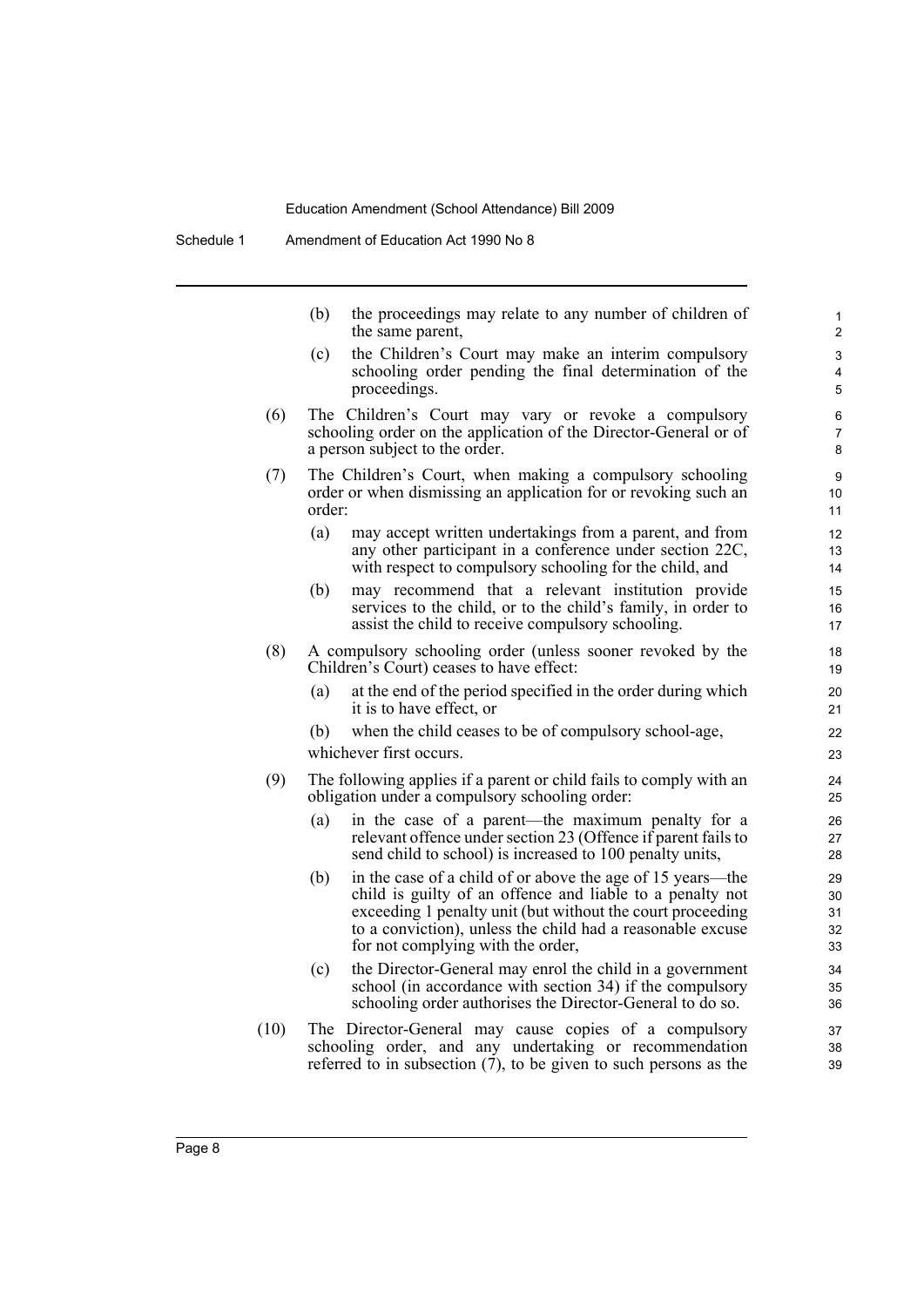Amendment of Education Act 1990 No 8 Schedule 1

Director-General considers to have an interest in the welfare of the child. (11) Section 91 of the *Children and Young Persons (Care and Protection) Act 1998* applies to and in respect of an order under this section in the same way as it applies to and in respect of an order under Part 2 of Chapter 5 of that Act. **Note.** Section 91 of the *Children and Young Persons (Care and Protection) Act 1998* provides a right of appeal from an order of the Children's Court. (12) Rules of court may be made under the *Children's Court Act 1987* with respect to the jurisdiction of the Children's Court under this section. (13) A compulsory schooling order does not have effect to the extent that it is inconsistent with a direction or an order made in relation to the child: (a) by the Director-General under section 26H, or (b) by the Supreme Court in the exercise of its jurisdiction with respect to the custody and guardianship of children. **[6] Section 23**  Omit the section. Insert instead: **23 Offence if parent fails to send child to school** (1) A parent of a child of compulsory school-age is guilty of an offence if the parent fails to cause the child: (a) to be enrolled at, and to attend, a government school or a registered non-government school, or (b) to be registered for home schooling under Part 7. Maximum penalty: (a) in the case of a first offence—25 penalty units, or (b) in the case of a second or subsequent offence—50 penalty units, or (c) in the case of a parent subject to a compulsory schooling order—100 penalty units. (2) It is a defence to a prosecution under this section if at the relevant time: (a) the child was enrolled at, and attended, a school in another State, Territory or country in accordance with the law of 1 2 3 4 5 6 7 8 9 10 11 12 13  $14$ 15 16 17 18 19 20 21 22 23  $24$ 25 26 27 28 29 30 31 32 33 34 35 36

that State, Territory or country, or

37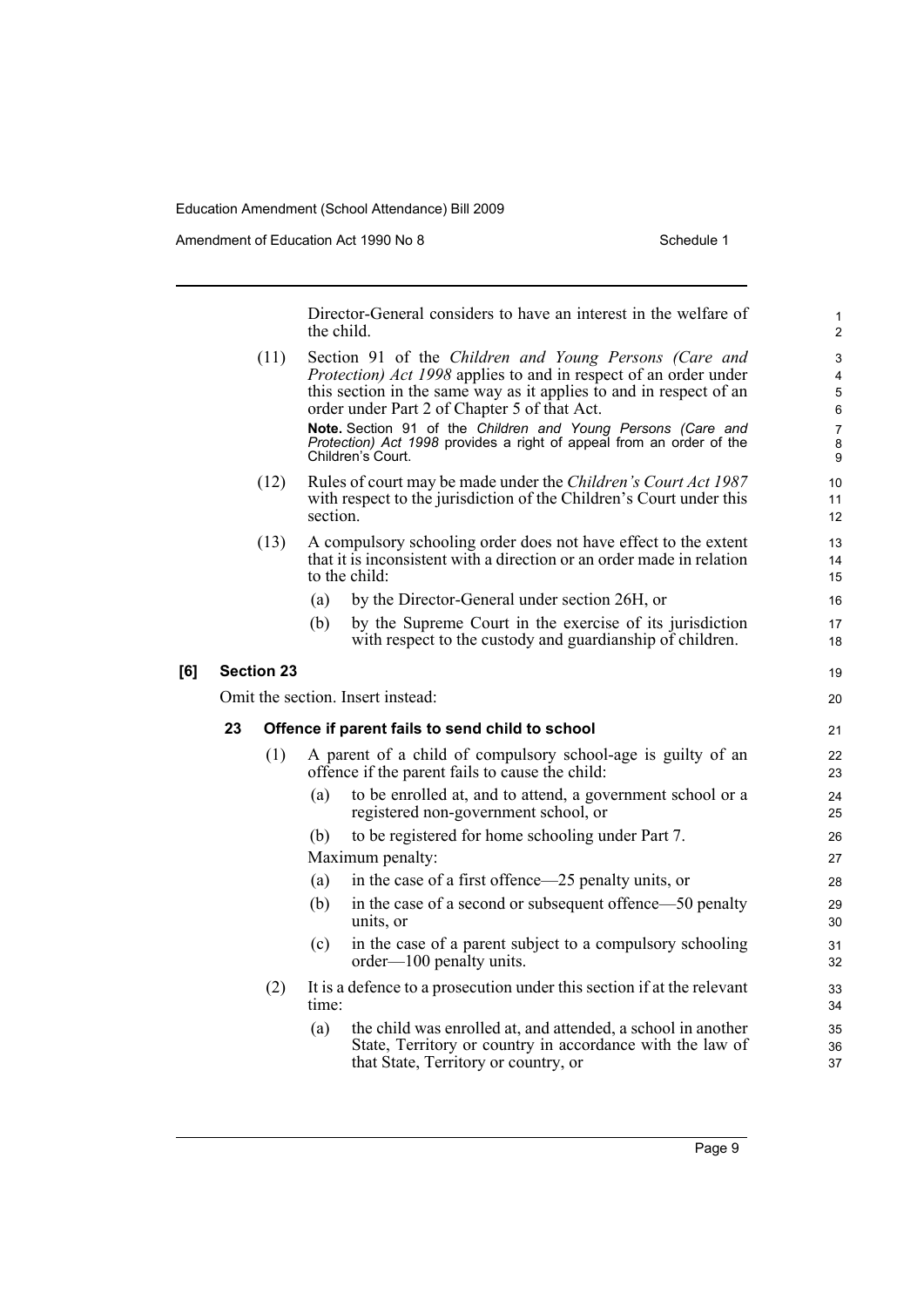Schedule 1 Amendment of Education Act 1990 No 8

|     | (b) | the child was enrolled at a government or registered<br>non-government school and participating in distance<br>education<br>provided by<br>school<br>(unless)<br>the<br>the<br>Director-General or school had previously directed that the<br>child cease distance education because of the failure of the<br>child to perform the required school work), or                                                                               | 1<br>$\overline{\mathbf{c}}$<br>3<br>4<br>5<br>6 |
|-----|-----|--------------------------------------------------------------------------------------------------------------------------------------------------------------------------------------------------------------------------------------------------------------------------------------------------------------------------------------------------------------------------------------------------------------------------------------------|--------------------------------------------------|
|     | (c) | the child was participating in an alternative education<br>program approved by the Minister for children unable, for<br>social, cultural or other reasons, to participate effectively<br>in formal school education (unless the Director-General<br>had previously directed that the child resume formal<br>school education because the child was not achieving the<br>education outcomes required of participants in the<br>program), or | 7<br>8<br>9<br>10<br>11<br>12<br>13<br>14        |
|     | (d) | the child was participating in a program established by the<br>Minister under section 35 (Discipline in government<br>schools), or                                                                                                                                                                                                                                                                                                         | 15<br>16<br>17                                   |
|     | (e) | a certificate of exemption was in force under section 25 in<br>respect of the child and any conditions to which the<br>certificate is subject were being complied with, or                                                                                                                                                                                                                                                                 | 18<br>19<br>20                                   |
|     | (f) | the child was attending a school that the parent reasonably<br>believed to be a government school or registered<br>non-government school.                                                                                                                                                                                                                                                                                                  | 21<br>22<br>23                                   |
| (3) |     | It is also a defence to a prosecution under this section if at the<br>relevant time:                                                                                                                                                                                                                                                                                                                                                       | 24<br>25                                         |
|     | (a) | the child was prevented from attending school:                                                                                                                                                                                                                                                                                                                                                                                             | 26                                               |
|     |     | because of some medical condition, or<br>(i)                                                                                                                                                                                                                                                                                                                                                                                               | 27                                               |
|     |     | because of some accident or unforeseen event,<br>(ii)                                                                                                                                                                                                                                                                                                                                                                                      | 28                                               |
|     |     | and within 7 days after that condition became apparent, or<br>that accident or event occurred, notice of that fact (together<br>with any medical certificate required by subsection (7))<br>was given to the school, or                                                                                                                                                                                                                    | 29<br>30<br>31<br>32                             |
|     | (b) | the child had not been absent from school (excluding any<br>absence referred to in paragraph (a)) for more than 3 days<br>during the 3 months during which the school had been<br>open immediately preceding the absence complained of, or                                                                                                                                                                                                 | 33<br>34<br>35<br>36                             |
|     | (c) | the child was prevented from attending school because of<br>a direction under section 42D of the <i>Public Health Act</i><br>$1991$ , or                                                                                                                                                                                                                                                                                                   | 37<br>38<br>39                                   |
|     | (d) | a certificate was in force under section 26 exempting the<br>child from attending classes at a government school and                                                                                                                                                                                                                                                                                                                       | 40<br>41                                         |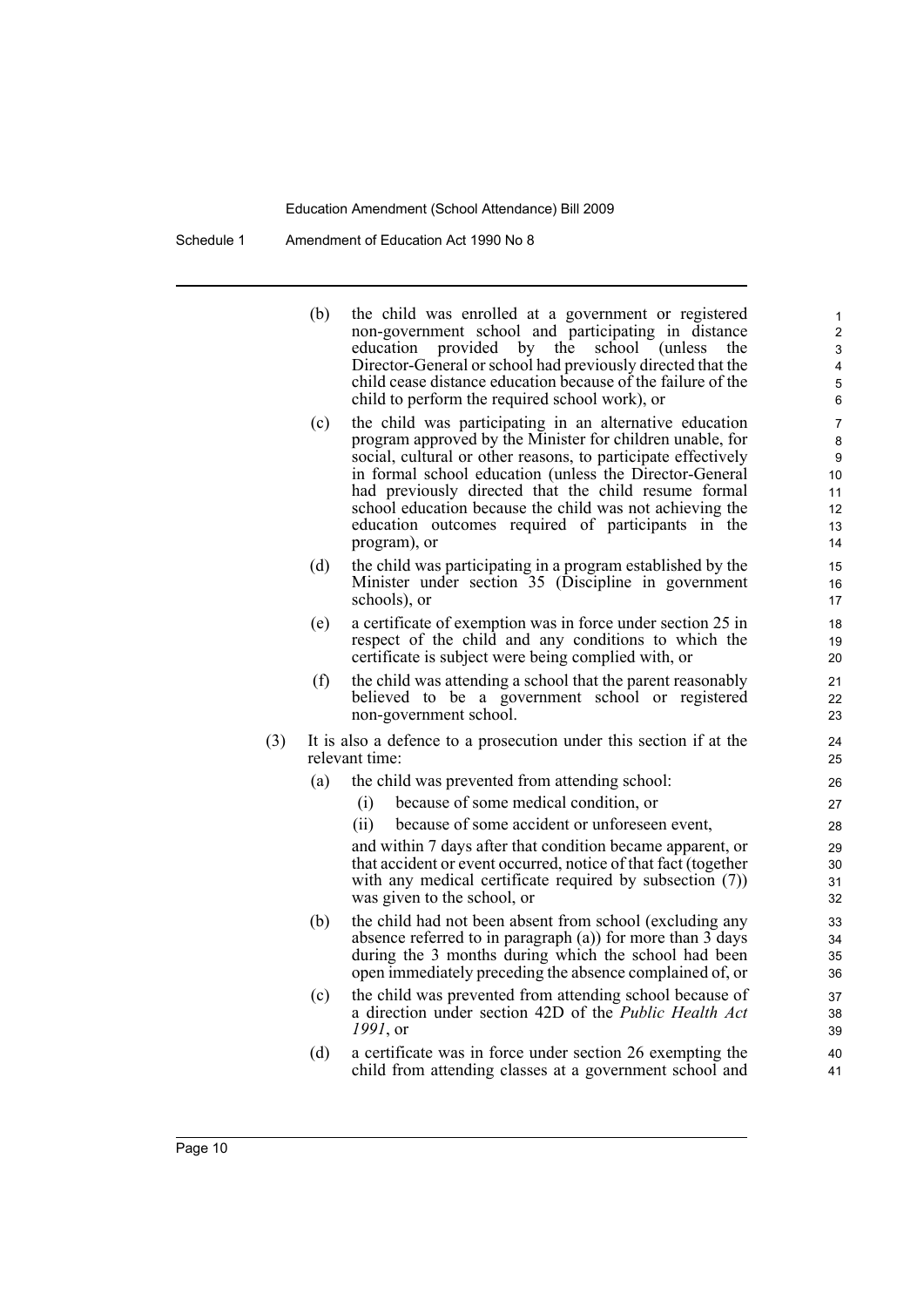Amendment of Education Act 1990 No 8 Schedule 1

the absence complained of was authorised by the certificate, or (e) the child was suspended from a government school, or (f) the child could not gain admission to any available government or registered non-government school in the State because of the child's expulsion from a school or otherwise, or (g) the child's absence from school was: (i) because of the child's disobedience, or (ii) a consequence of the failure of a person (other than a parent of the child) to honour an undertaking accepted under this Part, and was not the parent's fault, or (h) the child was living independently of his or her parents. (4) Proceedings for an offence against this section may be commenced only by, or with the written consent of, the Director-General. (5) Instead of imposing a fine on a person, the court may make a community service order under section 8 (1) of the *Crimes (Sentencing Procedure) Act 1999*, and may do so as if a reference in that subsection to a sentence of imprisonment were a reference to a fine. (6) If, in any proceedings for an offence against this section, it is alleged that the child's absence from school is due to a medical condition, the court may (on the application of the Director-General) order that the child submit to a medical examination by a medical practitioner nominated by the Director-General. In that case: (a) the costs of the medical examination are to be borne by the Director-General, and (b) the medical practitioner is not subject to any liability arising only because the medical examination was carried out without the consent of the parent or child. (7) Notice of a medical condition that prevents a child from attending school is required to be accompanied by a certificate from a medical practitioner that states that the child should not attend school because of the condition briefly described in the certificate if the principal of the school has notified a parent of the child that because of the number or duration of past absences a notice must in future be accompanied by such a certificate. 1 2  $\overline{a}$ 4 5 6 7 8 9 10 11 12 13 14 15 16 17 18 19 20 21 22 23 24 25 26 27 28 29 30 31 32 33 34 35 36 37 38 39 40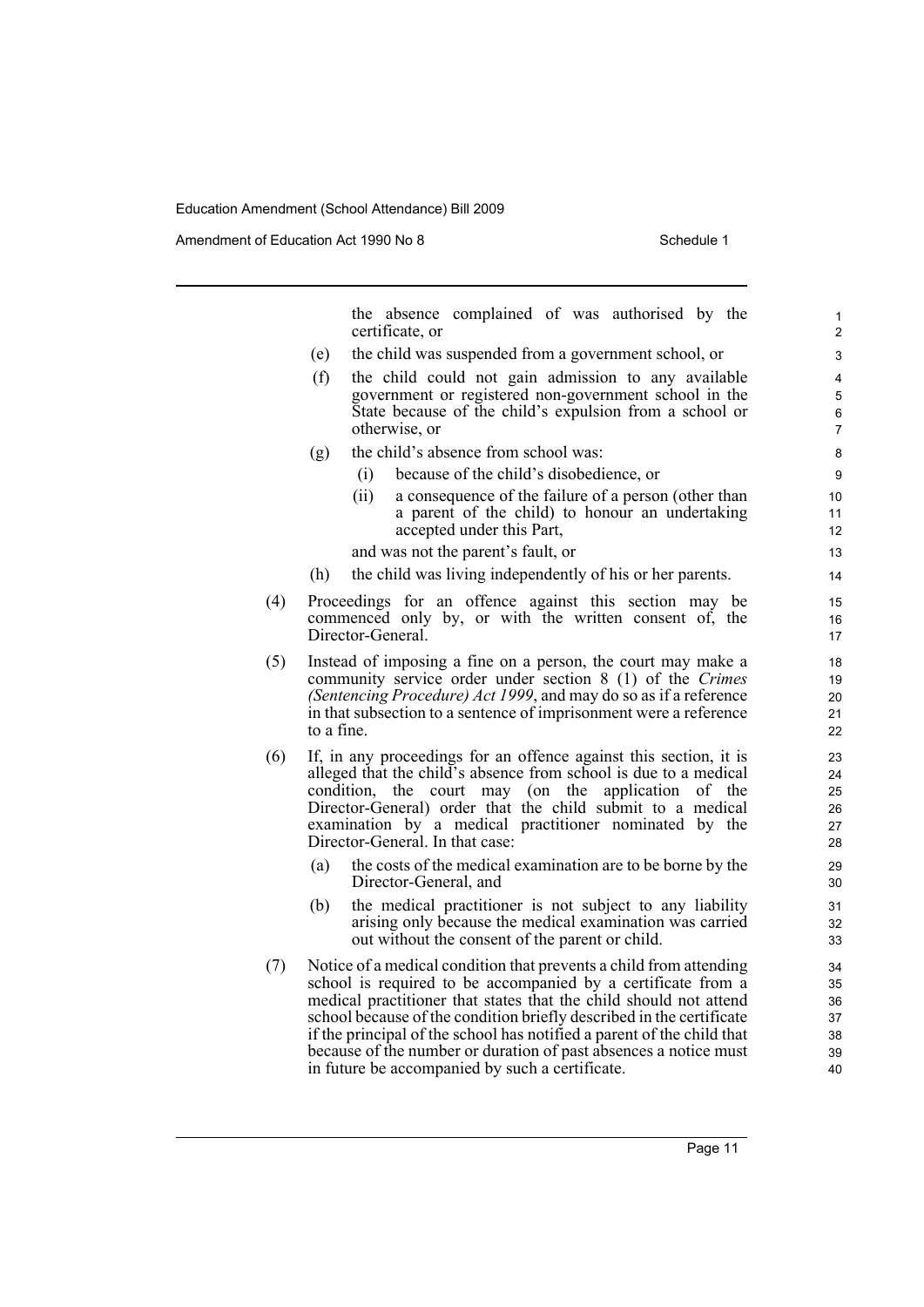Schedule 1 Amendment of Education Act 1990 No 8

| [7]    | Section 24 Register of enrolments and attendances                                                                                                                               | 1              |  |
|--------|---------------------------------------------------------------------------------------------------------------------------------------------------------------------------------|----------------|--|
|        | Insert after section 24 $(1)$ :                                                                                                                                                 | $\overline{c}$ |  |
|        | The register is to contain any notification given (or particulars of<br>(1A)<br>any notification given) about the absence of a child from school<br>under section 23 $(3)(a)$ . | 3<br>4<br>5    |  |
| [8]    | <b>Section 24 (2)</b>                                                                                                                                                           | 6              |  |
|        | Omit "by a Board inspector or other person authorised by the Minister".                                                                                                         | 7              |  |
|        | Insert instead "by a Board inspector or by any authorised person".                                                                                                              | 8              |  |
| [9]    | <b>Section 24 (3)</b>                                                                                                                                                           | 9              |  |
|        | Omit "concerning the enrolment and attendance of children at the school<br>during a specified period.".                                                                         | 10<br>11       |  |
|        | Insert instead:                                                                                                                                                                 | 12             |  |
|        | concerning the following:                                                                                                                                                       | 13             |  |
|        | the enrolment and attendance of children at the school<br>(a)<br>during a specified period,                                                                                     | 14<br>15       |  |
|        | any unsatisfactory school attendance by children of<br>(b)<br>compulsory school-age enrolled at the school.                                                                     | 16<br>17       |  |
| $[10]$ | Section 29 Kinds of government schools                                                                                                                                          | 18             |  |
|        | Insert after section $29(2)$ :                                                                                                                                                  | 19             |  |
|        | The Director-General may (subject to section 34) determine the<br>(3)<br>eligibility criteria for the different kinds of schools established by<br>the Minister.                | 20<br>21<br>22 |  |
| $[11]$ | <b>Section 70</b>                                                                                                                                                               | 23             |  |
|        | Omit the section. Insert instead:                                                                                                                                               |                |  |
|        | 70<br>Definition of "authorised person"                                                                                                                                         | 25             |  |
|        | In this Division, <i>authorised person</i> includes any Board inspector.                                                                                                        | 26             |  |
| $[12]$ | Section 76 Consideration by Board of notice of conscientious objection                                                                                                          | 27             |  |
|        | Omit "authorised person (within the meaning of Division 6)" from<br>section 76 $(1)$ $(b)$ .                                                                                    | 28<br>29       |  |
|        | Insert instead "authorised person under Division 6".                                                                                                                            | 30             |  |